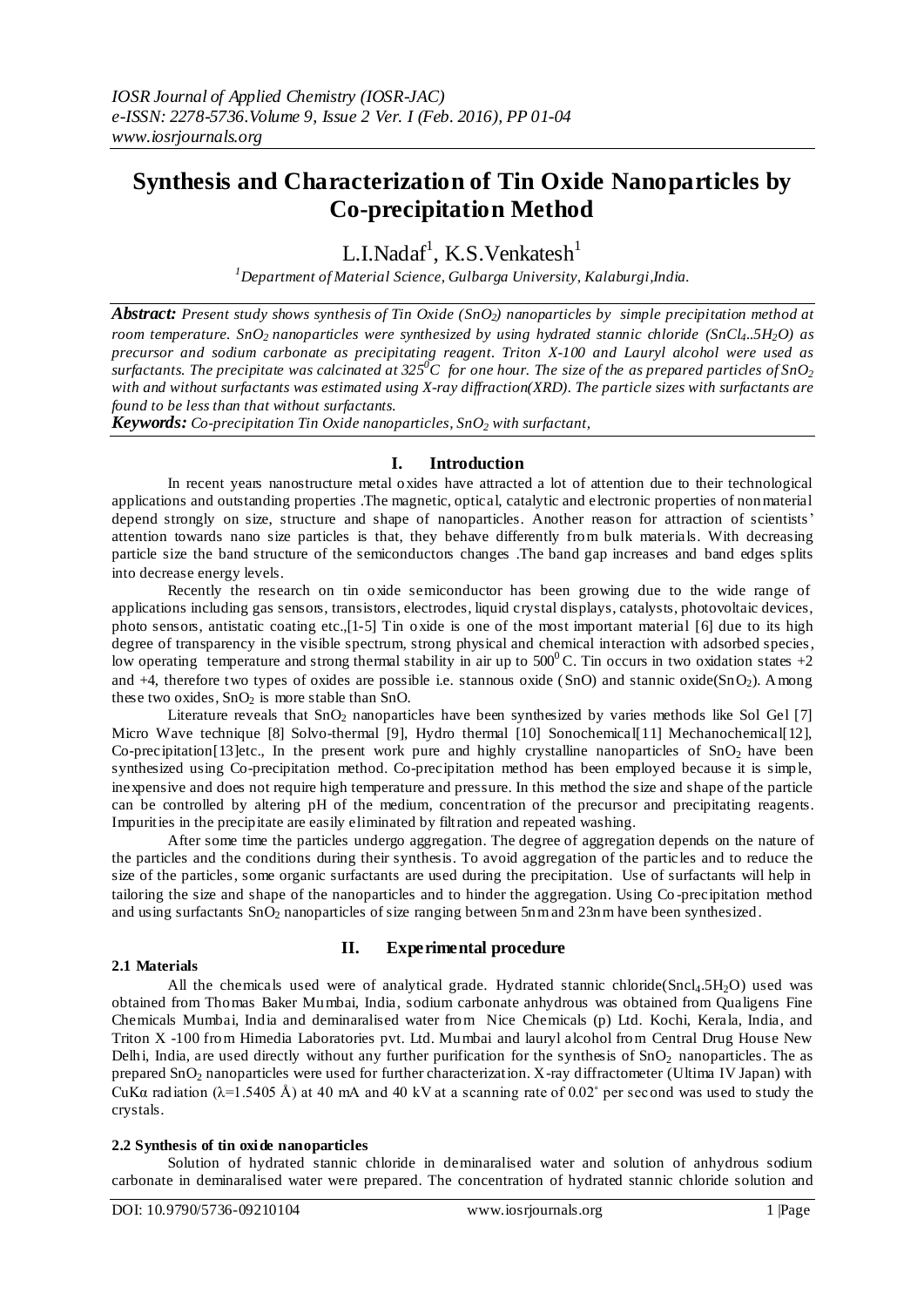Sodium carbonate solution are prepared in the ratio 1:2 molar. First a known quantity of  $Sncl_4.5H_2O$  solution was taken in a 1000 ml clean and dry beaker and subjected constant stirring using a magnetic stirrer at room temperature. After 5 minutes of stirring of this solution, the already prepared Sodium carbonate solution was added to this SnCl<sup>4</sup> solution under constant stirring drop by drop by taking Sodium carbonate solution in a 50ml burette and setting the rate of addition to 55-60 drops per minute till an equal quantity of sodium carbonate solution as that of SnCl<sup>4</sup> solution is added. This process is continued for about 1 hour 30minutes. During the process the solution of SnCl<sup>4</sup> turns into a white gelatinous precipitate. Starring is continued further for about 30 minutes even after total addition of the Sodium carbonate solution. The stirring is stopped and the white gelatinous precipitate is allowed for about 4 hours to settle down. The particles settled at the bottom of the beaker are separated from solution by decantation. In the present work we tried to filter the precipitate using Whatman filter paper number 41and 42 but the complete precipitate passed through the filter paper. This indicated that the particle size is much smaller than the pore size of the Whatman filter paper. Repeated washing and decantation process is used to separate the precipitate. In order to remove the impurities from the precipitate deminaralised water is added to the precipitate, stirred for 5 minutes, allowed the precipitate for about 4 hours to settle down and decanted. This process is repeated for several times. Finally the same process of removal of impurities repeated using ethyl alcohol instead of deminaralised water. This ensures complete removal of impurities form the precipitate. The beaker containing the precipitate is heated at low temperature for four hours and made it perfectly dry. The crystalline powder ground for 10 minutes with mortar pestle. The powder was taken in silica crucible and calcinated at  $325^0C$  for 1 hour in muffle furnace. The muffle furnace was switch off and allowed it to reach the room temperature on its own. The final product was the  $SnO<sub>2</sub>$ nanoparticles.

## **2.3 Synthesis of Tin Oxide Nanoparticles with Surfactants:**

A known quantity of hydrated stannic chloride solution is taken in a beaker and the surfactant Triton-X100 measuring 5% of the volume of the solution is added and Stirred it for 40 minutes using magnetic stirrer to get a homogeneous solution. There after the same procedure for synthesis and purification is followed as earlier. The final product is the  $SnO<sub>2</sub>$  nanoparticles with Surfactants Triton-X100.SnO<sub>2</sub> nanoparticles with surfactant Lauryl alcohol have also been trailed out. For this the above mentioned procedure is adopted.

Bare  $\text{SnO}_2$  nanoparticles and  $\text{SnO}_2$  nanoparticles with Surfactants Triton-x100and Lauryl alcohol have been synthesized and these materials were subjected to XRD measurements to determine the grain sizes.

# **III. Results and Discussion**

Triton-X100 and Lauryl alcohol have been added as surfactants in the synthesis of  $SnO<sub>2</sub>$  nanaoparticles. Fig.1 shows the XRD spectrum of the bare  $SnO<sub>2</sub>$  nanoparticles synthesized by Co-precipitation method in aqueous medium. XRD analysis of  $SnO<sub>2</sub>$  nanoparticles adding surfactants Lauryl alcohol and Triton-X100 is shown in fig. 2 and fig. 3 respectively.

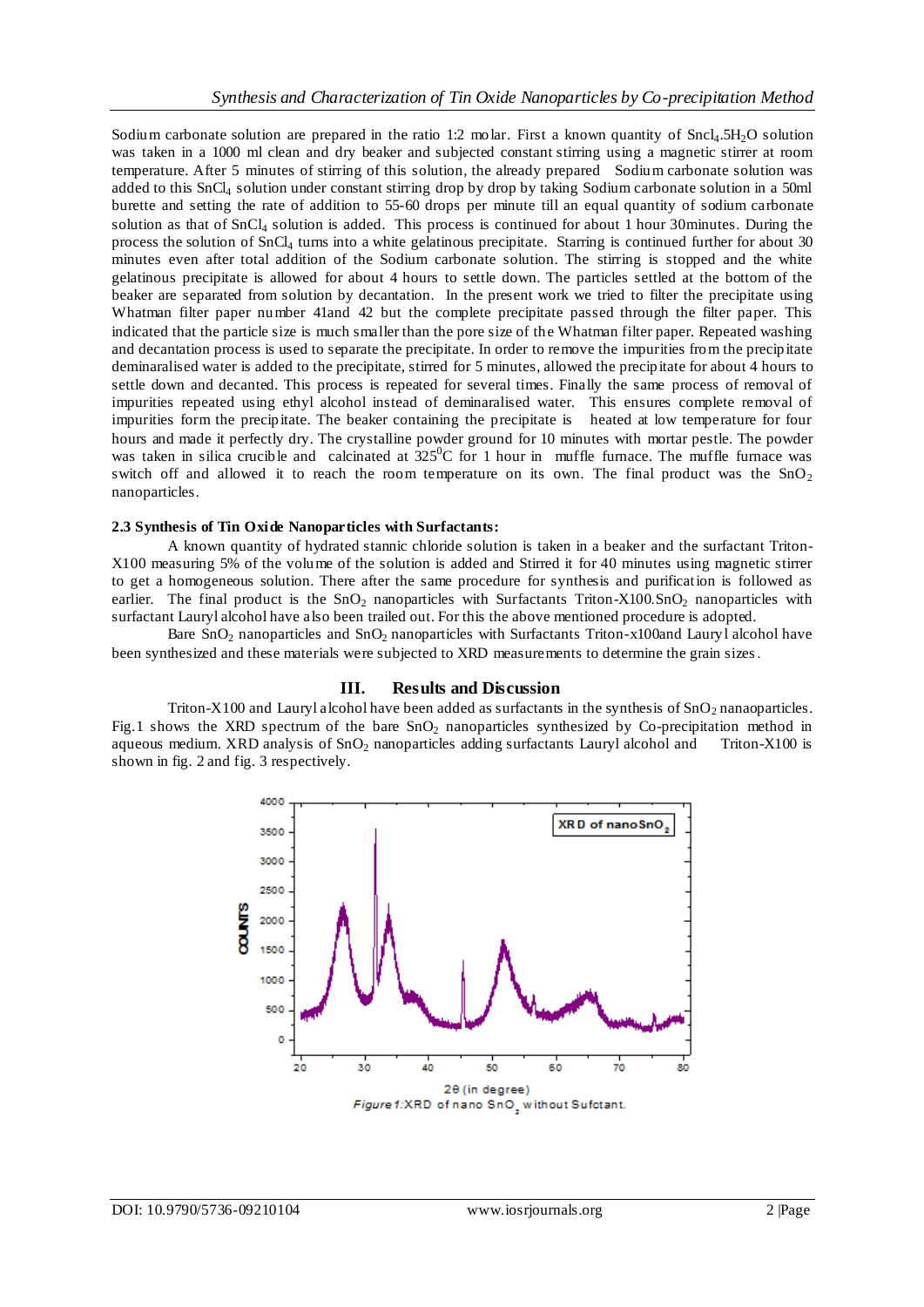

The XRD patterns of all the three prepared samples are similar and reveal the crystalline nature. The average crystallite sizes of the three samples were calculated using Scherer formula and presented in Table 1.

|  |  |  |  |  |  |  | Table 1: Comparison of the particle size of $SnO2$ Naoparticles without and with surfactants. |
|--|--|--|--|--|--|--|-----------------------------------------------------------------------------------------------|
|--|--|--|--|--|--|--|-----------------------------------------------------------------------------------------------|

| <b>Sample</b>                         | Particle Size (nm) |
|---------------------------------------|--------------------|
| $SnO2$ without surfactant             | 23.782             |
| $SnO2$ with surfactant lauryl alcohol | 21.2               |
| $SnO2$ with surfactant triton-X 100   | 5.819              |

The size of SnO<sub>2</sub> nanoparticles without surfactants is estimated as 23.782 nm where as the particle size with Triton-X100 and Lauryl alcohol is estimated to be 5.819 nm and 21.2 nm respectively. Hence there is a decrease in size of the particle is achieved by the use of surfactants. It is reported that particle size synthesized in organic medium is less than that synthesized in aqueous medium. Simin Tazikeh et al have reported the size of the SnO<sub>2</sub> nanoparticles by precipitation method in ethanol medium using Triton X100 and calcinated at  $600^{\circ}$ C for 4hours as  $23n \text{m}$ [14] Kim and et al have reported the size of the  $\text{SnO}_2$  nanoparticles ranging between 0.2 to1.3 µm sythesisized by thermal evaporation method [15]